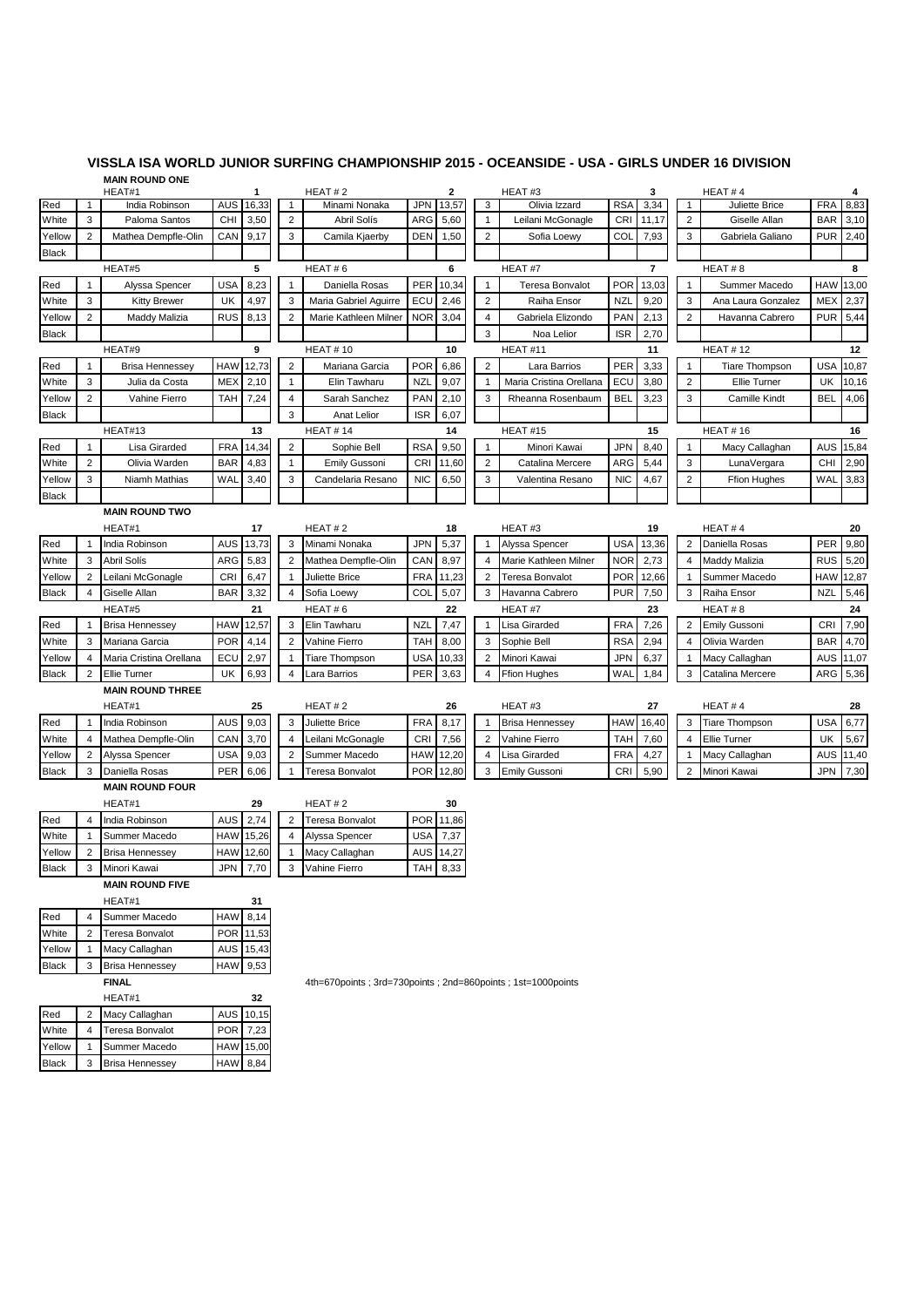|                                |     | <b>REPERCHARGE ROUND ONE</b>   |            |           |                                                  | 4th=57th=200points; 3rd=49th=240points        |                  |                  |                |                                             |            |              |                         |                                 |            |       |
|--------------------------------|-----|--------------------------------|------------|-----------|--------------------------------------------------|-----------------------------------------------|------------------|------------------|----------------|---------------------------------------------|------------|--------------|-------------------------|---------------------------------|------------|-------|
|                                |     | HEAT#1                         |            | 33        |                                                  | HEAT#2                                        |                  | 34               |                | HEAT#3                                      |            | 35           |                         | HEAT#4                          |            | 36    |
| Red                            |     | Paloma Santos                  |            | CHI 3,50  | $\overline{2}$                                   | Camila Kjaerby                                |                  | DEN 1,50         | 1              | <b>Kitty Brewer</b>                         | UK         | 4,97         | $\overline{2}$          | Maria Gabriel Aguirre           | ECU        | 3,27  |
| White                          | 4.2 |                                |            |           | 4.1                                              |                                               |                  |                  | 4.6            |                                             |            |              |                         |                                 |            |       |
| Yellow                         | 2   | Olivia Izzard                  | <b>RSA</b> | 3,34      | -1                                               | Gabriela Galiano                              | <b>PUR</b>       | 2,40             | 2              | Noa Lelior                                  | <b>ISR</b> | 2,70         | $\mathbf{1}$            | Ana Laura Gonzalez              | MEX        | 7,23  |
| <b>Black</b>                   | 4.4 |                                |            |           | 4.3                                              |                                               |                  |                  | 4.8            |                                             |            |              | 3                       | Gabriela Elizondo               | <b>PAN</b> | 3,23  |
|                                |     | HEAT#5                         |            | 37        |                                                  | HEAT#6<br>38                                  |                  |                  | HEAT#7         | 39                                          |            |              | HEAT#8                  |                                 | 40         |       |
| Red                            | 3   | Julia da Costa                 | <b>MEX</b> | 1,97      |                                                  | <b>ISR</b><br>6,07<br><b>Anat Lelior</b><br>1 |                  | $\overline{2}$   | Niamh Mathias  | WAL                                         | 3,40       | $\mathbf{1}$ | Candelaria Resano       | <b>NIC</b>                      | 6,50       |       |
| White                          | -1  | Sarah Sanchez                  | <b>PAN</b> | 5,24      |                                                  |                                               |                  |                  |                |                                             |            |              |                         |                                 |            |       |
| Yellow                         | 2   | Rheanna Rosenbaum              | BEL        | 2,40      | 2                                                | <b>Camille Kindt</b>                          | BEL              | 4,06             | 1              | Valentina Resano                            | <b>NIC</b> | 4,67         | 2                       | LunaVergara                     | CHI        | 2,90  |
| <b>Black</b>                   |     |                                |            |           |                                                  |                                               |                  |                  |                |                                             |            |              |                         |                                 |            |       |
|                                |     | <b>REPERCHARGE ROUND TWO</b>   |            |           |                                                  | 4th=41th=280points; 3rd=33th=320points        |                  |                  |                |                                             |            |              |                         |                                 |            |       |
|                                |     | HEAT#1                         |            | 41        |                                                  | HEAT#2                                        |                  | 42               |                | HEAT#3                                      |            | 43           |                         | HEAT#4                          |            | 44    |
| Red                            |     | Abril Solís                    | ARG        | 5,10      | $\mathbf 1$                                      | Minami Nonaka                                 | JPN              | 11,73            | 2              | Havanna Cabrero                             | <b>PUR</b> | 6,50         | 1                       | Raiha Ensor                     | <b>NZL</b> | 9,40  |
| White                          | 3   | Sofia Loewy                    | <b>COL</b> | 2,83      | 3                                                | Giselle Allan                                 |                  | <b>BAR</b> 3,43  | 1              | <b>Maddy Malizia</b>                        | <b>RUS</b> | 7,27         | 4                       | Marie Kathleen Milner           | <b>NOR</b> | 1,76  |
| Yellow                         | 2   | Paloma Santos                  | CHI        | 5,10      | 4                                                | Gabriela Galiano                              | <b>PUR</b>       | 2,40             | 3              | <b>Kitty Brewer</b>                         | UK         | 5,53         | 3                       | Ana Laura Gonzalez              | MEX        | 5,33  |
| <b>Black</b>                   | 4   | Camila Kjaerby                 | DEN        | 2,83      | 2                                                | Olivia Izzard                                 |                  | RSA 5,26         | 4              | Maria Gabriel Aguirre                       | ECU        | 0,77         | $\overline{2}$          | Noa Lelior                      | <b>ISR</b> | 7,10  |
|                                |     | HEAT#5                         |            | 45        | HEAT#6<br>46                                     |                                               |                  | HEAT#7<br>47     |                |                                             | HEAT#8     |              | 48                      |                                 |            |       |
| Red                            |     | Mariana Garcia                 | <b>POR</b> | 6,2       | $\overline{2}$                                   | Elin Tawharu                                  | NZL              | 5,97             | 3              | Sophie Bell                                 |            | RSA 4,67     | $\mathbf{1}$            | Catalina Mercere                | ARG        | 12,50 |
| White                          | 4   | Lara Barrios                   | <b>PER</b> | 1,3       | 3                                                | Maria Cristina Orellana                       | ECU              | 3,03             | $\overline{2}$ | Olivia Warden                               | <b>BAR</b> | 7,47         | 4                       | <b>Ffion Hughes</b>             | WAL        | 2,60  |
| Yellow                         | 3   | Sarah Sanchez                  | <b>PAN</b> | 2,6       | -1                                               | <b>Anat Lelior</b>                            | <b>ISR</b>       | 7,80             | 1              | Valentina Resano                            | <b>NIC</b> | 7,56         | 3                       | Candelaria Resano               | <b>NIC</b> | 5,47  |
| <b>Black</b>                   | 2   | Camille Kindt                  | <b>BEL</b> | 2,86      | 4                                                | Rheanna Rosenbaum                             | <b>BEL</b>       | 2,47             | 4              | LunaVergara                                 | CHI        | 1,91         | $\overline{\mathbf{c}}$ | Niamh Mathias                   | WAL        | 5,47  |
|                                |     | <b>REPERCHARGE ROUND THREE</b> |            |           |                                                  | 4th=29th=340points ; 3rd=25th=360points       |                  |                  |                |                                             |            |              |                         |                                 |            |       |
|                                |     | HEAT#1<br>49                   |            |           |                                                  | HEAT#2                                        |                  | 50               |                | HEAT#3                                      |            | 51           |                         | HEAT#4                          |            | 52    |
| Red                            | 2   | Abril Solís                    | ARG        | 5,36      | 2                                                | Minami Nonaka                                 | JPN              | 9,50             | 3              | Mariana Garcia                              | <b>POR</b> | 4,40         | 1                       | Anat Lelior                     | <b>ISR</b> | 12,77 |
| White                          | 3   | Olivia Izzard                  | <b>RSA</b> | 4,17      | 4                                                | Paloma Santos                                 | CHI <sup>1</sup> | 7,17             | 1              | Elin Tawharu                                | <b>NZL</b> | 9,43         | 3                       | Camille Kindt                   | <b>BEL</b> | 5,86  |
| Yellow                         |     | Maddy Malizia                  | RUS 8,93   |           | 3                                                | Raiha Ensor                                   | NZL              | 7,94             | 4              | Valentina Resano                            | <b>NIC</b> | 3,39         | 4                       | Catalina Mercere                | ARG        | 4,17  |
| <b>Black</b>                   | 4   | Noa Lelior                     | <b>ISR</b> | 2,13      | 1                                                | Havanna Cabrero                               |                  | PUR 12,17        | $\overline{2}$ | Niamh Mathias                               | WAL        | 5,24         | $\overline{\mathbf{c}}$ | Olivia Warden                   | BAR        | 6,67  |
|                                |     | <b>REPERCHARGE ROUND FOUR</b>  |            |           |                                                  |                                               |                  |                  |                |                                             |            |              |                         |                                 |            |       |
|                                |     | HEAT#1                         |            | 53        | 4th=21th=380points; 3rd=17th=400points<br>HEAT#2 |                                               |                  |                  |                | HEAT#4<br>HEAT#3<br>55                      |            |              |                         |                                 |            | 56    |
|                                | 2   |                                | PER        | 9,20      | $\mathbf{1}$                                     |                                               | FRA              | 54<br>8,10       | 1              |                                             | CRI        | 13,87        | 1                       |                                 | <b>USA</b> | 12,56 |
| Red                            | 1   | Daniella Rosas                 | <b>CRI</b> | 9,67      | 3                                                | Juliette Brice<br>Mathea Dempfle-Olin         |                  | CAN 6,13         | 2              | <b>Emily Gussoni</b><br><b>Ellie Turner</b> |            |              | 4                       | Tiare Thompson<br>Lisa Girarded | <b>FRA</b> | 3     |
| White                          |     | Leilani McGonagle              | <b>RUS</b> |           |                                                  |                                               | <b>PUR</b>       |                  |                |                                             | UK         | 12,53        |                         |                                 |            |       |
| Yellow                         | 4   | Maddy Malizia                  |            | 4,60      | 2                                                | Havanna Cabrero                               |                  | 7,73             | 3              | Elin Tawharu                                | NZL        | 12           | 2                       | Anat Lelior                     | <b>ISR</b> | 7,67  |
| <b>Black</b>                   | 3   | Minami Nonaka                  | JPN        | 6,54      | 4                                                | <b>Abril Solís</b>                            | ARG              | 4,66             | 4              | Olivia Warden                               | <b>BAR</b> | 2.8          | 3                       | Niamh Mathias                   | WAL        | 4,57  |
|                                |     | <b>REPERCHARGE ROUND FIVE</b>  |            |           | 4th=15th=425points; 3rd=13th=450points           |                                               |                  |                  |                |                                             |            |              |                         |                                 |            |       |
|                                |     | HEAT#1                         |            | 57        |                                                  | HEAT#2                                        |                  | 58               |                |                                             |            |              |                         |                                 |            |       |
| Red                            | -1  | Leilani McGonagle              | <b>CRI</b> | 10,20     | $\overline{4}$                                   | Juliette Brice                                | <b>FRA</b>       | 8,27             |                |                                             |            |              |                         |                                 |            |       |
| White                          | 4   | Havanna Cabrero                | <b>PUR</b> | 2,86      | 3                                                | Daniella Rosas                                |                  | PER 9,36         |                |                                             |            |              |                         |                                 |            |       |
| Yellow                         | 3   | Emily Gussoni                  | CRI        | 8,40      | -1                                               | <b>Tiare Thompson</b>                         |                  | <b>USA 14,60</b> |                |                                             |            |              |                         |                                 |            |       |
| <b>Black</b>                   | 2   | Anat Lelior                    | <b>ISR</b> | 10,10     | 2                                                | <b>Ellie Turner</b>                           | UK               | 9,80             |                |                                             |            |              |                         |                                 |            |       |
|                                |     | <b>REPERCHARGE ROUND SIX</b>   |            |           | 4th=11th=475points; 3rd=9th=500points            |                                               |                  |                  |                |                                             |            |              |                         |                                 |            |       |
|                                |     | HEAT#1<br>59                   |            |           | HEAT#2<br>60                                     |                                               |                  |                  |                |                                             |            |              |                         |                                 |            |       |
| Red                            | 1   | Minori Kawai                   |            | JPN 15,00 | $\mathbf{1}$                                     | Vahine Fierro                                 |                  | TAH 13,50        |                |                                             |            |              |                         |                                 |            |       |
| White                          |     | 3 Alyssa Spencer               |            | USA 9,00  | $\overline{2}$                                   | India Robinson                                |                  | AUS 10,00        |                |                                             |            |              |                         |                                 |            |       |
| Yellow                         | 2   | Leilani McGonagle              | CRI        | 9,54      | 3                                                | Tiare Thompson                                |                  | USA 9,87         |                |                                             |            |              |                         |                                 |            |       |
| <b>Black</b>                   | 4   | Ellie Turner                   | UK         | 7,17      | 4                                                | Anat Lelior                                   |                  | ISR 6,67         |                |                                             |            |              |                         |                                 |            |       |
|                                |     | <b>REPERCHARGE ROUND SEVEN</b> |            |           |                                                  | 4th=8th=528points; 3rd=7th=555points          |                  |                  |                |                                             |            |              |                         |                                 |            |       |
|                                |     | HEAT#1                         |            | 61        |                                                  |                                               |                  |                  |                |                                             |            |              |                         |                                 |            |       |
| Red                            |     | Minori Kawai                   |            | JPN 12,07 |                                                  |                                               |                  |                  |                |                                             |            |              |                         |                                 |            |       |
| White                          | 2   | India Robinson                 |            | AUS 11,53 |                                                  |                                               |                  |                  |                |                                             |            |              |                         |                                 |            |       |
| Yellow                         | 3   | Vahine Fierro                  |            | TAH 7,90  |                                                  |                                               |                  |                  |                |                                             |            |              |                         |                                 |            |       |
| <b>Black</b>                   | 4   | Leilani McGonagle              |            | CRI 6,86  |                                                  |                                               |                  |                  |                |                                             |            |              |                         |                                 |            |       |
| <b>REPERCHARGE ROUND EIGHT</b> |     |                                |            |           |                                                  | 4th=6th=583points; 3rd=5th=610points          |                  |                  |                |                                             |            |              |                         |                                 |            |       |
| HEAT#1<br>62                   |     |                                |            |           |                                                  |                                               |                  |                  |                |                                             |            |              |                         |                                 |            |       |
| Red                            | 2   | <b>Brisa Hennessey</b>         |            | HAW 14,06 |                                                  |                                               |                  |                  |                |                                             |            |              |                         |                                 |            |       |
| White                          |     | Summer Macedo                  |            | HAW 15,26 |                                                  |                                               |                  |                  |                |                                             |            |              |                         |                                 |            |       |
| Yellow                         | 3   | Minori Kawai                   |            | JPN 11,37 |                                                  |                                               |                  |                  |                |                                             |            |              |                         |                                 |            |       |
| <b>Black</b>                   | 4   | India Robinson                 |            | AUS 6,43  |                                                  |                                               |                  |                  |                |                                             |            |              |                         |                                 |            |       |

4 India Robinson

## **VISSLA ISA WORLD JUNIOR SURFING CHAMPIONSHIP 2015 - OCEANSIDE - USA - GIRLS UNDER 16 DIVISION**